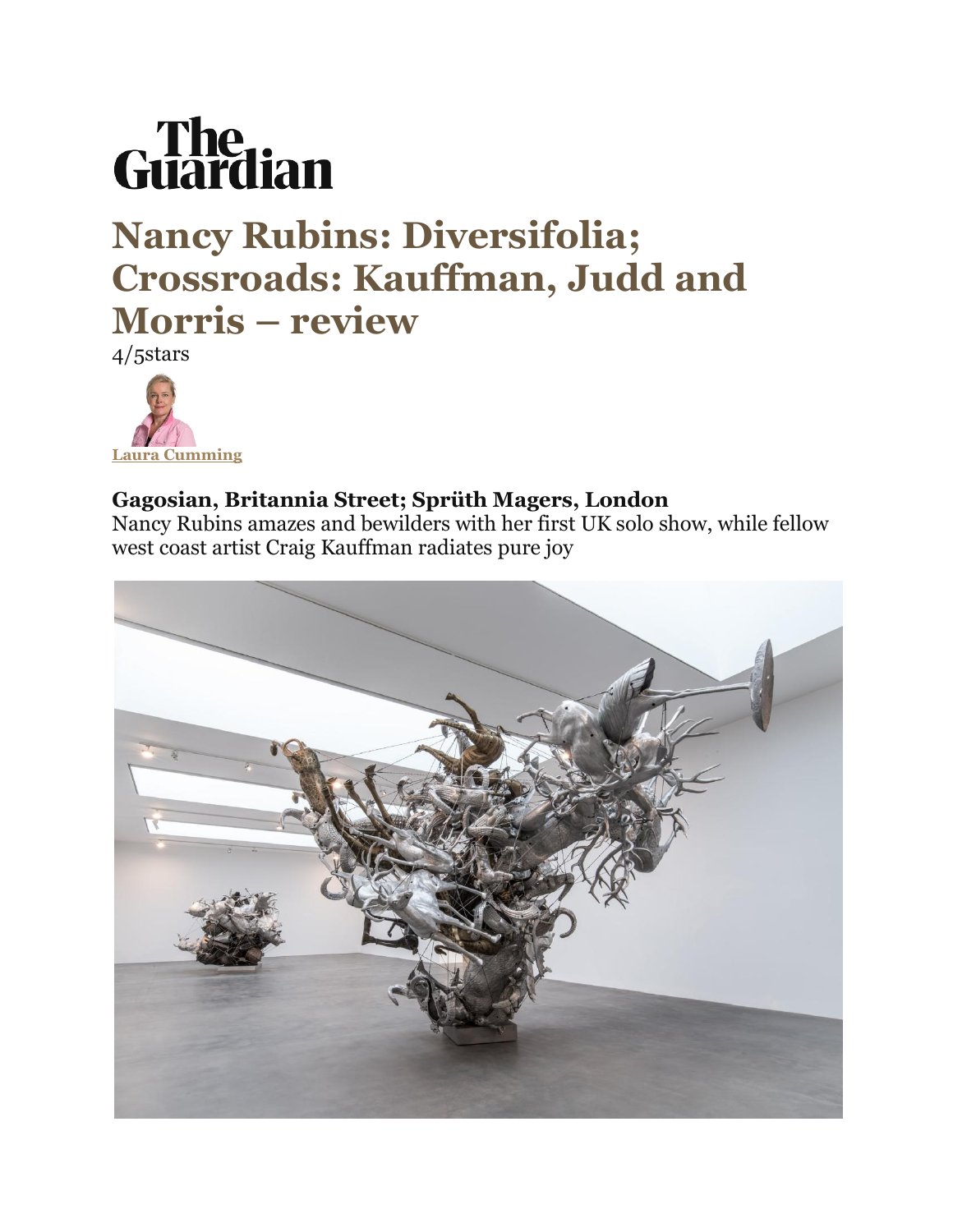'Darwin turned upside down, or something quite else?': Agrifolia Major, 2017, by Nancy Rubins at the Gagosian. Photograph: © Nancy Rubins. Photograph by Joel Searles, courtesy of the artist and Gagosian

**I**t hardly seems possible that there could be any American art stars whose names are still unknown over here, but so it seems with the California-based sculptor **Nancy Rubins**. Her spectacular works – gravity-defying assemblages welded out of aeroplane wings, car parts and even canoes – spiral dramatically upwards in front of museums from New York to LA. There is a strange grace to these towering propositions, which have found permanent homes across the globe but never here. Astonishingly, this is her [first solo](https://www.gagosian.com/exhibitions/nancy-rubins--february-06-2018)  [British show.](https://www.gagosian.com/exhibitions/nancy-rubins--february-06-2018)

You look up, in the gallery, at this jaw-dropping sight: a ship created entirely out of metal beasts strung together with high-tensile rigging. Silver wolves soar like sails above a tumult of black boars and the hard shells of old turtles inverted into a hull at the bottom. These cast-iron creatures radiate from a welded mass at the centre; steel cordons running through eyes, tails and noses somehow holding the whole conglomerate aloft. Heraldic beasts on a voyage to nowhere, Darwin turned upside down, or something quite else? Rubins lights a fuse of slow-burning thoughts.

Zebras, tigers and giraffes mound up into another colossal form, an ibis jutting from the tip like a masthead. There are overtones of empire. Hidden in a nearby work, like a game, is what looks like an actual crocodile. The creatures get bigger as the sequence evolves, the turtles turning giant. A dark horse dangles high off the side of a real cliffhanger of a sculpture.

After the awe comes the obvious question, which is how the medium relates to the form. And this is most curious and bewildering. For close inspection reveals that these animals are in fact expensive garden ornaments – the steel wolf, the bronze giraffe – of the sort that decorate the lawns of Pacific Palisades and Malibu. No doubt the social resonances will be different in Los Angeles than in London, but still there is this mild shock of realisation. One saw them as animals first, but now they are industrial objects, mass-produced chunks of metal.

And then – Rubins's art grows slowly as crystals in the mind – one starts to lose sight of these objects as figurative. They become more like elements in an abstract sculpture; except that these twisting forms also resemble plant growth – old oaks or jungly philodendron (sure enough there is a curlicued crocodile tail disappearing through one, so perhaps flora and fauna are matched). The effects just continue to proliferate.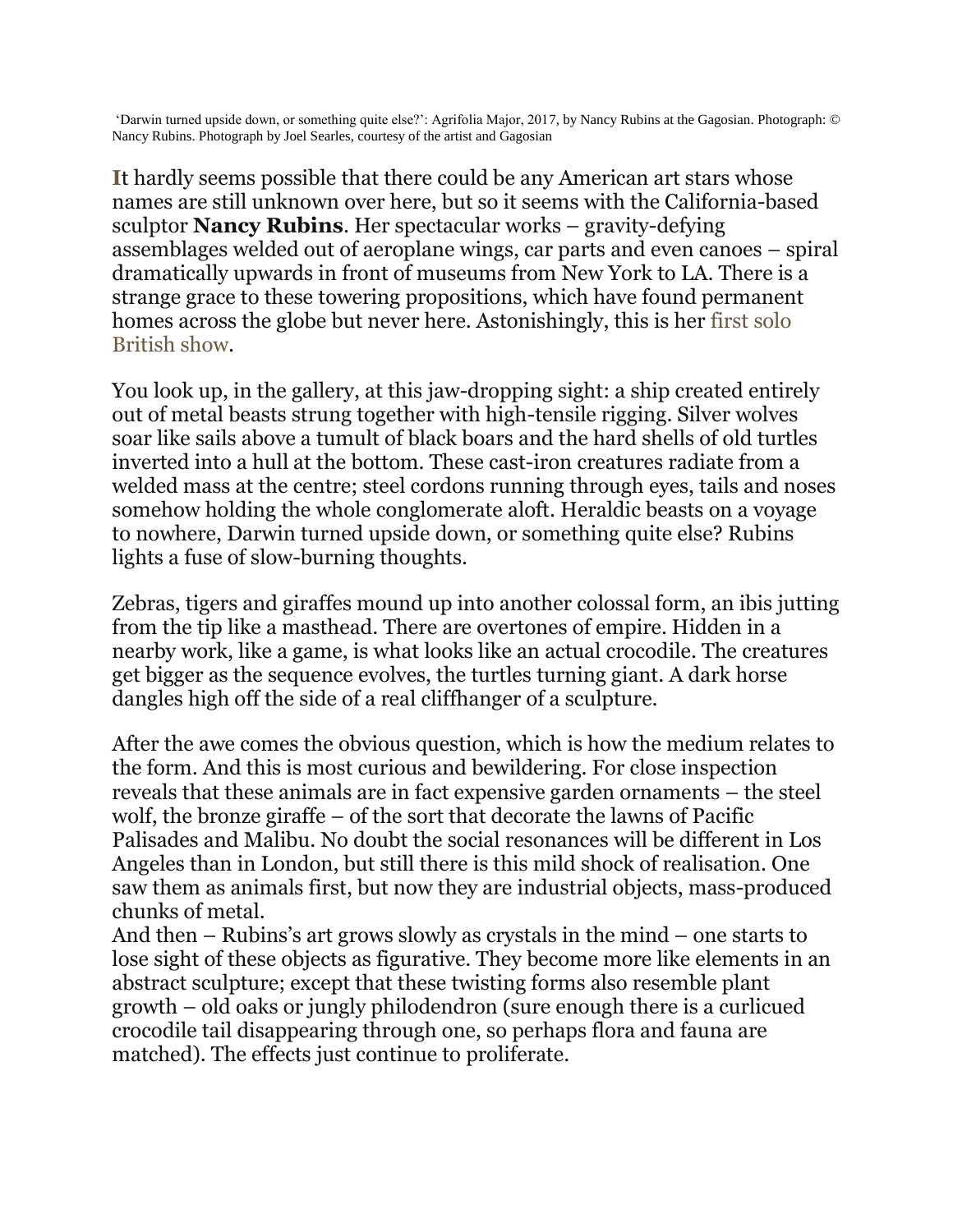In the past, Rubins's sculptures have been quick hits: forms that appear to explode, take flight or crash down abruptly. Now she is in her mid-60s, they seem grander and more pensive. They are part of a long tradition of heavymetal US sculpture, from [John Chamberlain](http://www.tate.org.uk/art/artists/john-chamberlain-885)'s crushed cars to Bruce Nauman's revolving [carousel of critters](https://www.theguardian.com/artanddesign/video/2013/jan/30/bruce-nauman-art-video-review). And there is a sly play on Richard Serra's famous [molten-lead splashes](https://www.sfmoma.org/watch/richard-serra-throws-molten-lead-inside-sfmoma/) in the glowering sheets of dark lead, twisted and emblazoned across the walls like violent thunder claps, which turn out to be made out of pencilled paper.

This feels emblematic of Rubins's art in general: heavy yet lightsome. The scales, feathers and matted fur of her beasts have affinities with foliage; her great ships are like trees; lead can be upstaged by paper. Her biggest works tower above you, yet you can get nose-deep among their elements and appreciate the comic arrangements of nuts, bolts and paws. And nobody could fail to notice the inherent absurdity of recycling kitsch critters into postabstract sculptures. This is late-flowering surrealism at its best: brute metal arranged with all the finesse of a bouquet.



Untitled, 1969 by Craig Kauffman at Sprüth Magers. Photograph: © 2017 Estate of Craig Kauffman/ARS, New York; courtesy Sprüth Magers